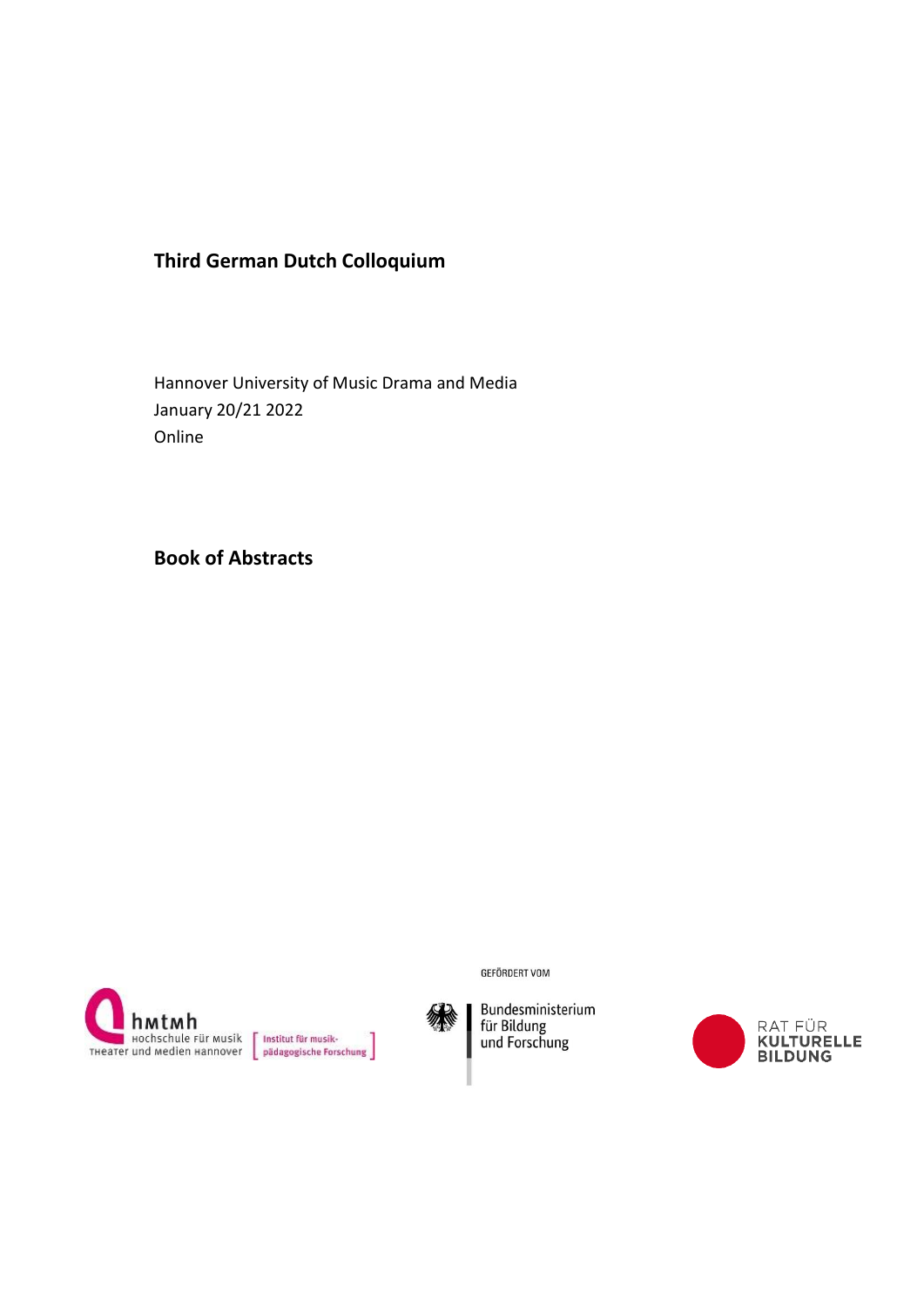# **Programme**

|       | Thursday, 20.01.2022                                                                                                                     |
|-------|------------------------------------------------------------------------------------------------------------------------------------------|
| 13:15 | Welcome                                                                                                                                  |
| 13:30 | Keynote                                                                                                                                  |
|       | David Hebert                                                                                                                             |
| 14:30 | Langer & Wirag: "Which Students Attend Which Art? - Students' Choice of Arts<br>Activities and Its Relation to Their Personality"        |
| 15:00 | Van Meerkerk: "Matters of Concern: the issues that occupy culture coordinators<br>in schools"                                            |
| 15:30 | $-$ Coffee Break $-$                                                                                                                     |
| 16:00 | Van Klaveren, Van Dorsten & Van Heusden: "Mapping Pupils' Preferences for<br>Metacognitive Abilities and Media: From Theory to Practice" |
| 16:30 | Morrin: "The Imaginary in Practice - Power-Sensitive Considerations Based on<br>Theatrical-Aesthetic Research"                           |
| 17:00 | Gebhard: "Doing difference? Multi- and Monoculturalism within the perspective<br>of empirical research on subjectivation"                |
| 17:30 | Coffee Break $-$                                                                                                                         |
| 17:45 | Hendriks: "Observing teacher autonomy support and children's potential in<br>musical creativity in the classroom"                        |
| 18:15 | Hogenes: "Design-based learning to enhance inclusive education"                                                                          |
| 18:45 | Get together on wonder.me                                                                                                                |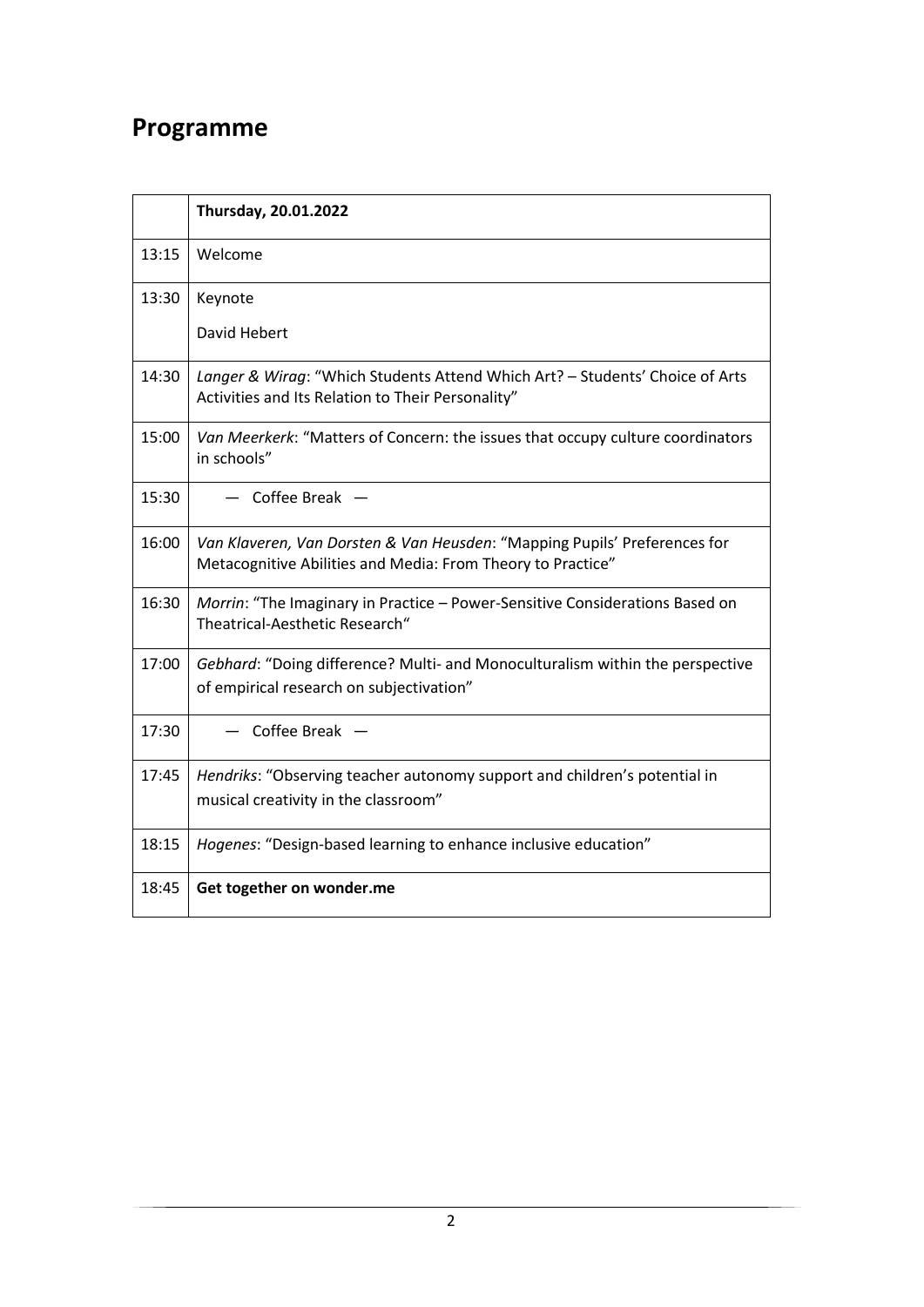|       | Friday, 21.01.2022                                                                                                                                          |
|-------|-------------------------------------------------------------------------------------------------------------------------------------------------------------|
| 9:00  | <i>Beckmann:</i> "A Pedagogy of imaginative dialogues (PIMDI) Or how to explore<br>seemingly incompatible cultural and existential values in a playful way" |
| 9:30  | <i>Bisschop</i> : "Mono -> bi -> multi -> inter -> trans -> idio; On operationalizing<br>concepts of culture in Dutch (music) education"                    |
| 10:00 | Drion: "Cultural capability revisited. A new perspective on the process and<br>substance of culture and arts-education in times of change"                  |
| 10:30 | Coffee Break $-$                                                                                                                                            |
| 11:00 | Krupp, Beisiegel, Hasselhorn, Lin & Kopiez: "Why do children not participate? An<br>investigation of children's decisions against musical activities"       |
| 11.30 | Hienen, Busch, Schurig & Lehmann-Wermser: "Aspects of multiculturality in<br>musical participation of pupils and students"                                  |
| 12:00 | Final discussion: Round table                                                                                                                               |
| 13:00 | End                                                                                                                                                         |

Link for the presentations:

<https://us06web.zoom.us/j/82824832364?pwd=eXNteExJVTlHRVRWSGRkVjZMa2pSUT09>

Link to Wonder.me:

[https://app.wonder.me?spaceId=82cdba4b-f9ea-4ea4-9921-ed2cc72bc9ad](https://app.wonder.me/?spaceId=82cdba4b-f9ea-4ea4-9921-ed2cc72bc9ad)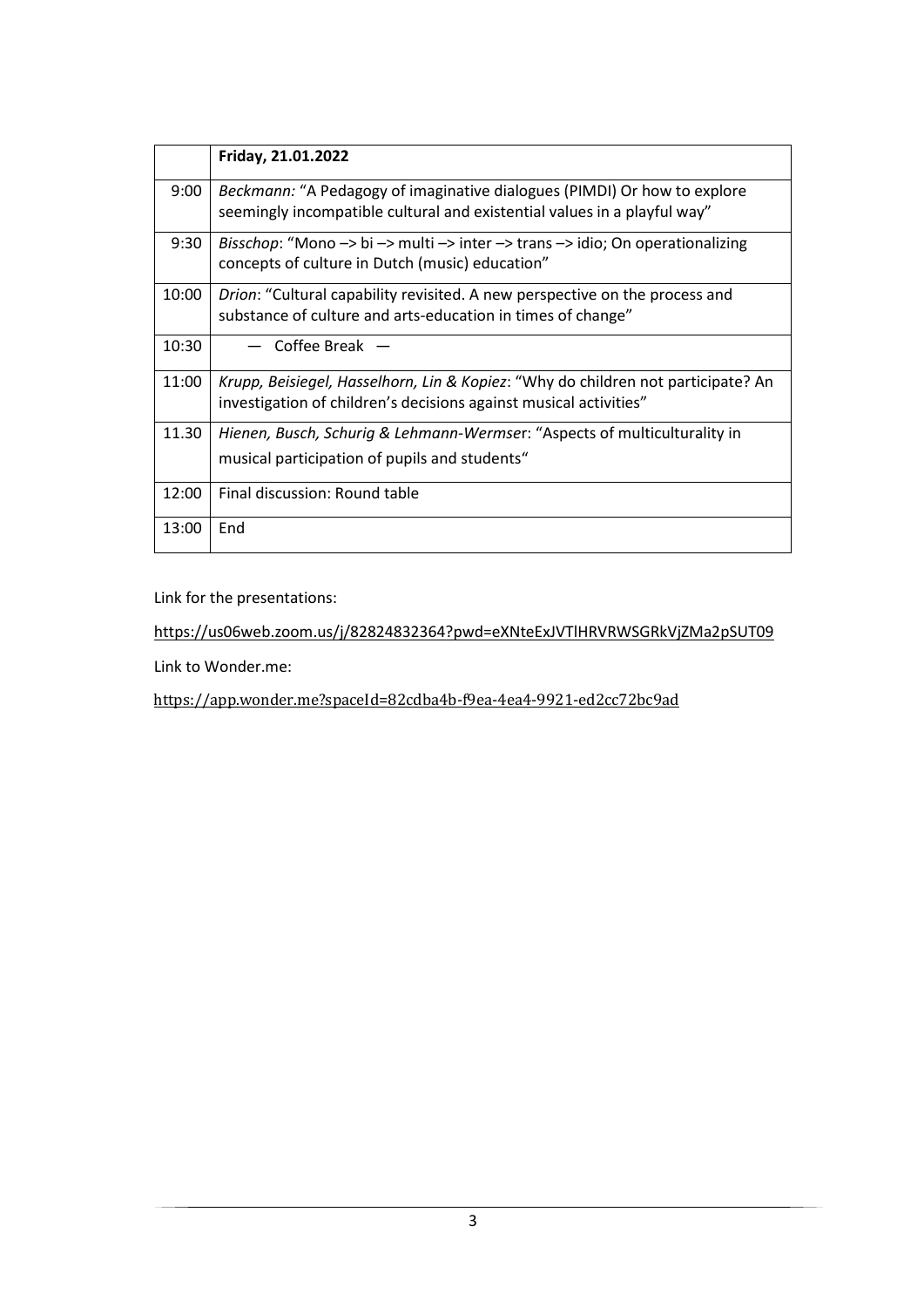# **Abstracts**

*Rebecca Langer, Andreas Wirag (Georg August-Universität Göttingen)*

# **Which Students Attend Which Art? – Students' Choice of Arts Activities and Its Relation to Their Personality**

As a widely-held assumption, participation in the arts, and especially in drama, is thought to be associated with specific personality traits (e.g., Marchant-Haycox & Wilson 1992; McManus & Furnham 2006). Until now, however, only few studies have examined this relationship in a school context, where students have to choose between the arts and other activities (like sports, politics or science). To address this research gap, this talk will focus on the relationship between students' choice of arts activities and their personality traits at an integrated comprehensive school in Göttingen, Germany.

The talk, which reports findings by two researchers from a joint project, moves from a bird's eye view of all arts activities to one particular activity, an English-speaking drama club. By doing so, we cover both general and specific aspects of the relationship of cultural activities and student personality.

First, we identify the personality profiles of students who take part in one of the arts (i.e., drama, dance, music, etc.). In order to do that, we compare the students in each art activity with their peers in all other activities on different personality traits (e.g., Big Five, social behaviour, self-esteem), while controlling for gender, socio-economic status and cognitive ability. Furthermore, we focus on the English-speaking drama clubs and compare the students' preference for drama ('high', 'mid' and 'low') with selected personality traits (e.g., creativity, empathy, etc.).

Our analyses show that the choice of arts activities is not only associated with gender, intelligence and socio-economic status, but with several Big Five personality traits, aspects of social behaviour and creativity. For practical arts instruction, our findings suggest that instructors can expect students with specific personality profiles to take part in different courses (if students are allowed to choose these courses themselves).

## *References*

*Marchant-Haycox, S. E. & Wilson, G. D. (1992). Personality and stress in performing artists. Personality and Individual Differences, 13(10), 1061–1068. https://doi.org/10.1016/0191- 8869(92)90021-G*

*McManus, I. C. & Furnham, A. (2006). Aesthetic activities and aesthetic attitudes: Influences of education, background and personality on interest and involvement in the arts. British Journal of Psychology, 97(4), 555–587. https://doi.org/10.1348/000712606X101088*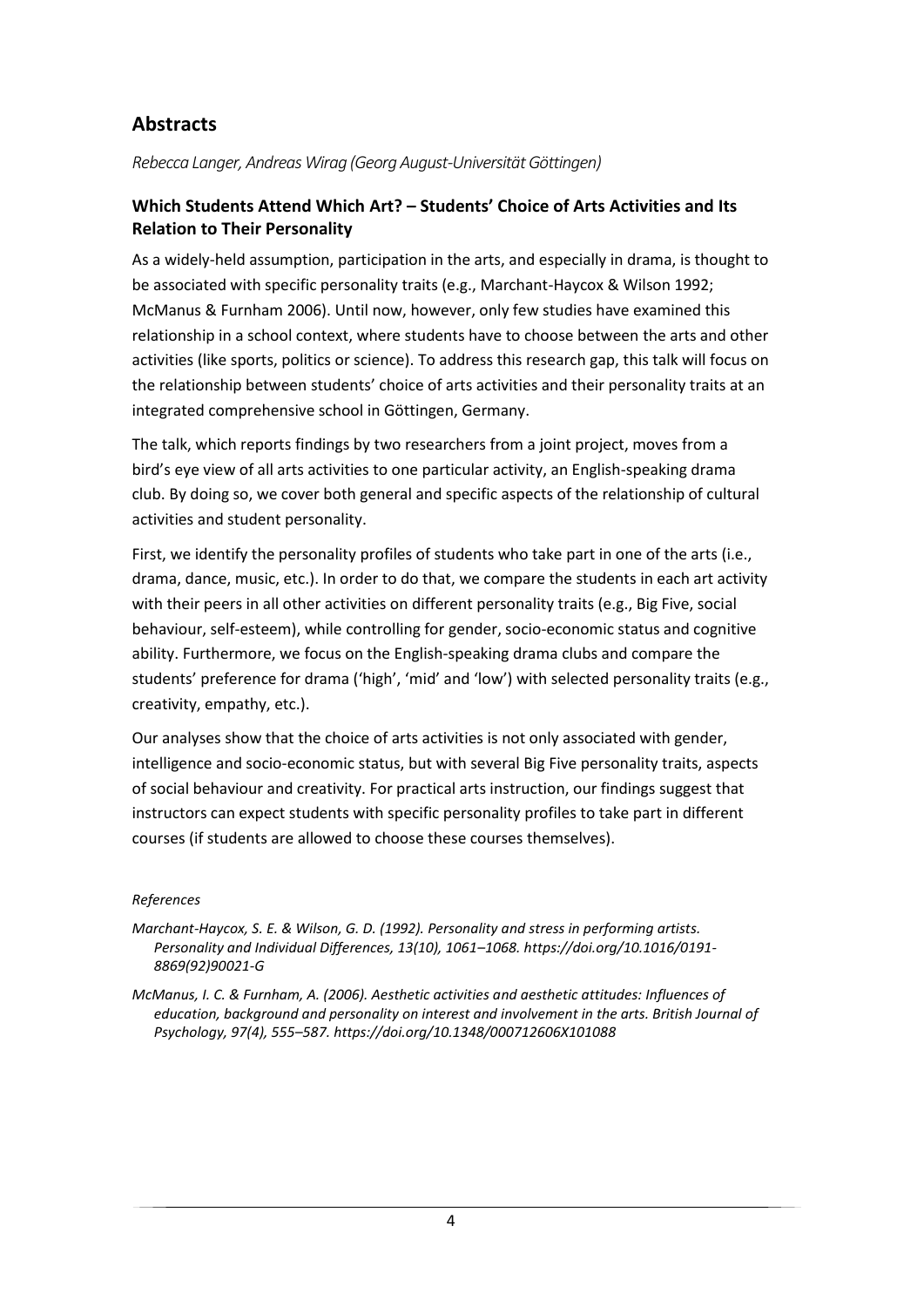#### *Edwin van Meerkerk (Radbout Universiteit)*

#### **Matters of Concern: the issues that occupy culture coordinators in schools**

In this paper, I will present the results of a study on culture coordinators in schools in the Netherlands. For one year, seven culture coordinators kept a weekly log of their activities. After describing what they had done, they were asked to answer the question 'what concerns you most at this moment?', both in their role as coordinator and as a teacher. In this paper, I will present an analysis of these answers, showing the correlations between the coordinatorship and several specific topics on one hand and those between their regular work and personal circumstances on the other.

Culture coordinators have become a matter of course in Dutch elementary schools over the past ten to fifteen years. Their task is to ensure the embedding of cultural activities in the curriculum, both in relation to arts subjects and to the general programme. In this role, they have to balance the needs and wishes of their colleagues with the offerings from cultural institutions and private arts teachers. This intermediary role is of crucial importance to the success of arts education in schools. This paper presents the first in-depth qualitative research into the daily concerns of these crucial figures.

#### *Lisa-Maria van Klaveren, Theisje van Dorsten, Barend van Heusden (Rijksuniversitet Groningen)*

# **Mapping Pupils' Preferences for Metacognitive Abilities and Media: From Theory to Practice**

Cultural education invites pupils to reflect on aspects of culture through a variety of means, ranging from music, dance, and drama to history, philosophy and citizenship amongst many others. According to van Heusden (2013, 2014, 2015), reflecting on cultural processes involves a limited set of basic metacognitive abilities: perception, imagination, conceptualization, and analysis, as well as a set of media: the body, artefacts, language, and graphic signs. Cultural education thus plays an important role in the (cumulative) development of metacognitive abilities. While younger children may use single basic types of metacognitive reflection, older children may reflect in more complex ways, engaging in more advanced metacognitive abilities (van Dorsten, 2015). Teachers are supposed to adapt to the abilities of their pupils, selecting media and topics that match pupils' needs in order to encourage the development of these metacognitive abilities. This study aims to map the preferences for metacognitive abilities and media of pupils (4-14 years). Insight in pupils' preferences may reflect as well as facilitate the teachers' past and future choices of metacognitive abilities and media. For this reason, based on van Heusden's theoretical framework, a survey was developed for pupils aged 8 to 14. An adapted version was created to study the preferences of younger pupils (4-7 years). In autumn 2021, data from 500 pupils at seven primary and three secondary schools were collected. This cross-sectional study aims to discern the similarities and differences between age groups with regard to preferences for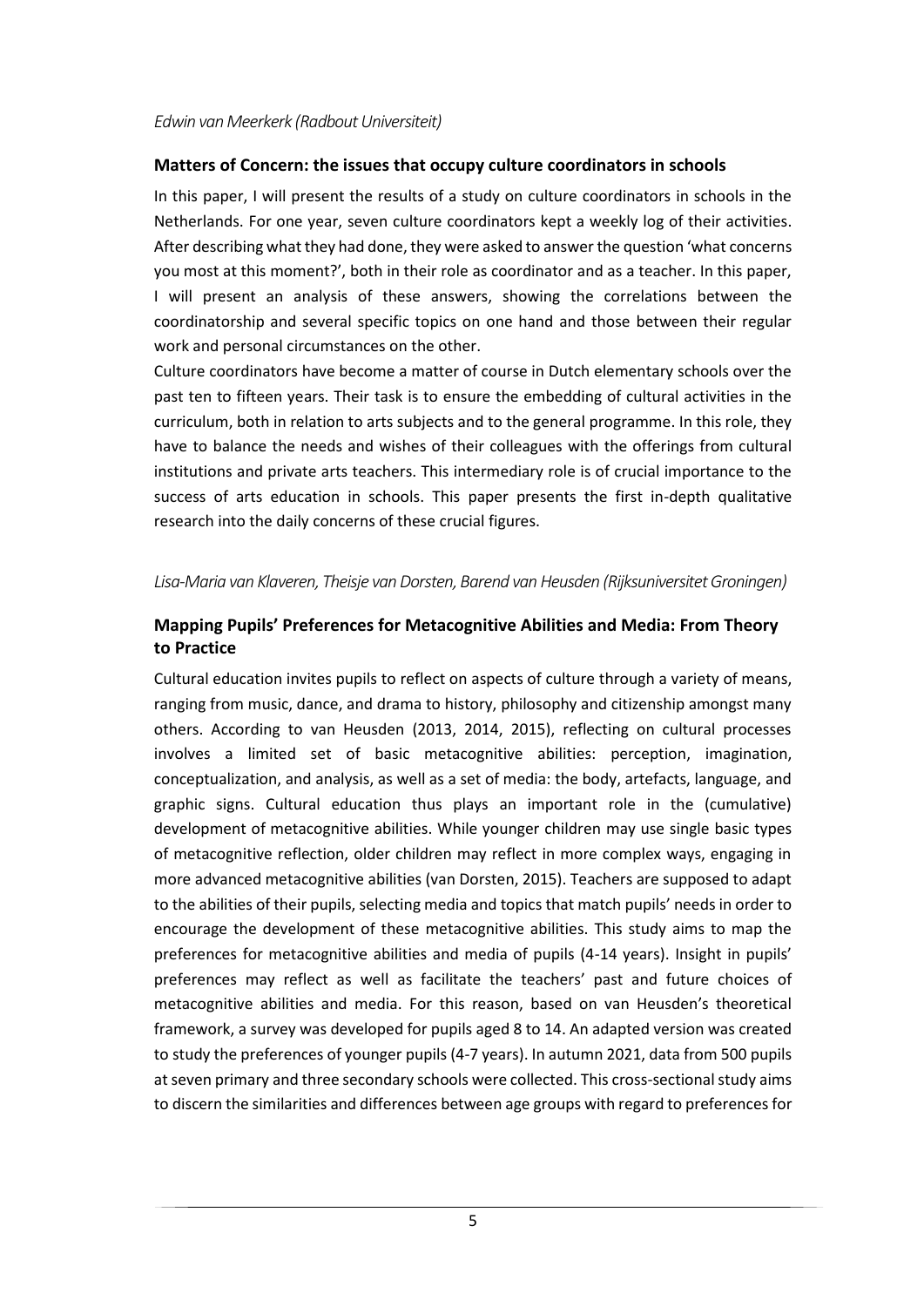media such as music and drama amongst others, in combination with preferred metacognitive abilities.

- *van Dorsten, T., 2015, Mirrors in the making: Culture, education, and the development of metacognition in early and middle childhood (4-10) Dissertation: University of Groningen.*
- *van Heusden, B., 2015, Arts education 'after the end of art': Towards a new framework for arts education. In Arts Education Beyond Art: Teaching Art in Times of Change. van Heusden, B. & Gielen, P. (eds.). Amsterdam: Valiz, p. 153-168 (Antennae).*
- *van Heusden, B., 2014, Was wir von Kunst- und Kulturerziehung lernen. In Räume Kultureller Bildung: Nationale und transnationale Perspektiven. Westphal, K., Stadler-Altmann, U., Schittler, S. & Lohfeld, W. (eds.). Weinheim : [Beltz,](https://research.rug.nl/en/persons/barend-van-heusden/publications/) p. 58-75. (Räume der Pedagogik).*
- *van Heusden, B. P., Copini, E. J., van Dorsten, T. & Ekster, W. J., 2013, Kultur im Spiegel. Die Gestaltung eines einheitlichen Lehrplanes für Kulturunterricht. In Visual Learning. Positionen im internationalen Vergleich. Bering, K., Hölscher, S., Niehoff, R. & Pauls, K. (eds.). Oberhausen: [Athena,](https://research.rug.nl/en/persons/barend-van-heusden/publications/) p. 357-364. (Artificium, Schriften zu Kunst und Kunstvermittlung; no. 46).*

*Serafina Morrin Katholische Hochschule für Sozialwesen Berlin*

# **The Imaginary in Practice – Power-Sensitive Considerations Based on Theatrical-Aesthetic Research**

Aesthetic educational projects tend to be ascribed with promises of salvation (Ehrenspeck 1998), especially in the context of flight and migration. Not only does this entail the danger of having a rationally driven understanding of cultural education, it can also create a stereotypical image of migration-pedagogical settings as being problematic undertakings. Thus, the aim of this paper is to consider the specificality of theatrical-aesthetic educational processes (Pinkert 2008), as well as to discern a power-conscious approach to research.

In order to ascertain what occurs in migration-pedagogical settings, theatre-education projects in refugee reception centres and in welcome classes (school classes for children new to Germany) have been videographed in the context of a dissertation. The study explores how cultural and social orders are produced and established, with the data being analyzed using the documentary method (Bohnsack et al. 2013). The multi-perspective analysis (Morrin, in print) – explicated on the basis of the contradictions found in the datasets – follows the praxeological sociology of knowledge (Bohnsack 2017). And this multiperspective view enables the revealing of in-between states, so-to-speak, while also contributing to the reconstruction of the imaginary in practice. The preliminary results provide an indication of the extent to which imaginations can play a decisive role in orderformation processes.

An aesthetically driven research approach is capable of showing irritations and ambivalences. Thus, pursuant to critical migration research (Mecheril et al. 2016), contradictions can become apparent and monocausal explanations avoided.

*Literature*

*Bohnsack, Ralf (2017). Praxeologische Wissenssoziologie. Opladen: Barbara Budrich.*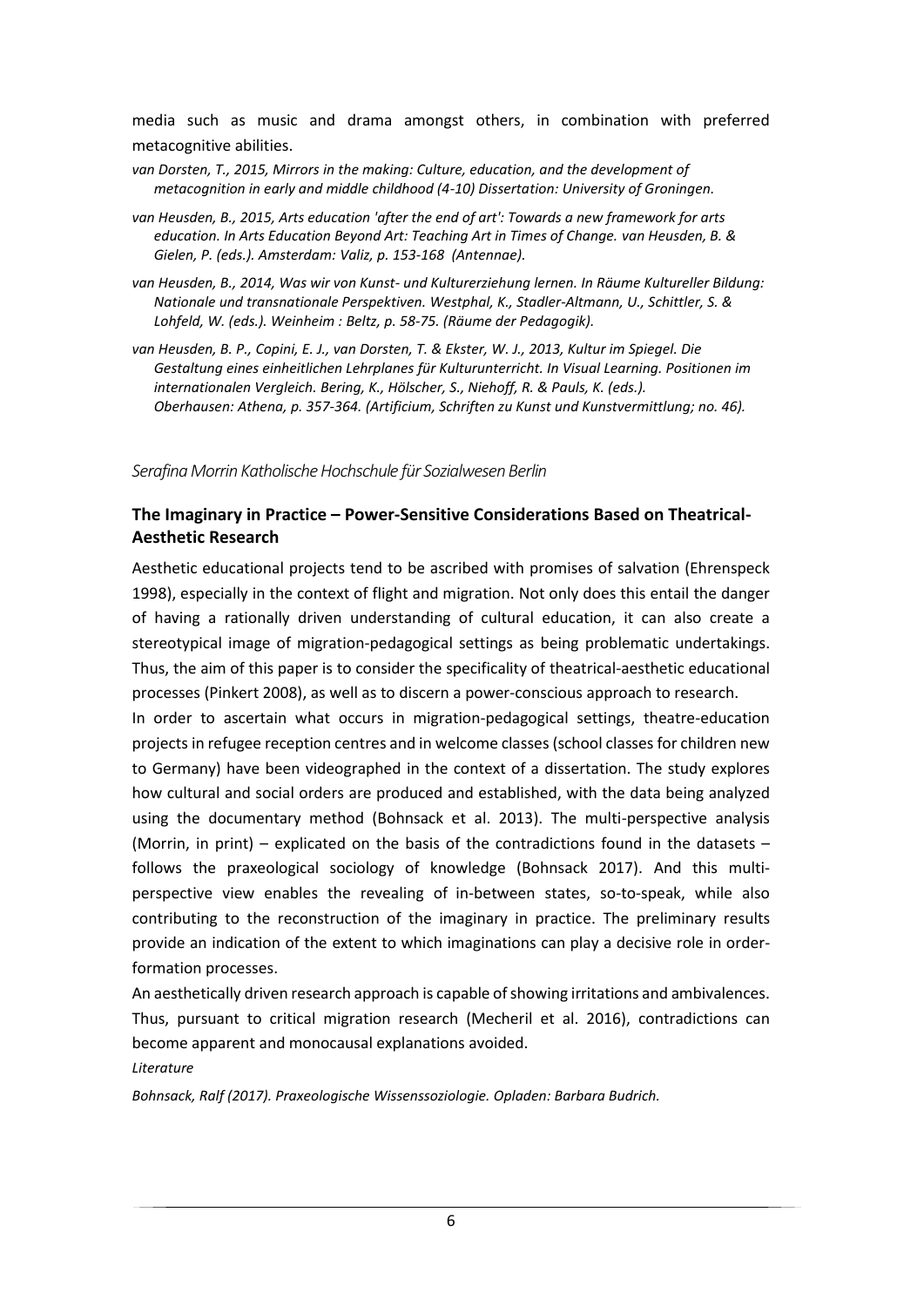- *Bohnsack, Ralf; Nentwig-Gesemann, Iris & Nohl, Arnd-Michael (Ed.). (2013). Die dokumentarische Methode und ihre Forschungspraxis. Grundlagen qualitativer Sozialforschung. 3. Auflage. Wiesbaden: Springer.*
- *Ehrenspeck, Yvonne. (1998). Versprechungen des Ästhetischen. Die Entstehung eines modernen Bildungsprojekts. Opladen: Leske & Budrich.*

*Stefan Gebhard (Universität Koblenz-Landau)*

# *Doing difference?* **Multi- and Monoculturalism within the perspective of empirical research on subjectivation**

Multiculturalism, for one thing, can be regarded a normative objective that is based on the recognition of and tolerance towards cultural differences. Then again multiculturalism also represents a sociological fact, e.g. in regards to the students of urban and even rural educational institutions when operationalized as the parents' country of origin or the language(s) spoken at home. With that said, music and drama education are located in a field of tension between the objective of granting the next generation access to the canonical local/national cultural assets – and, with that taking up thoughts of Pierre Bourdieus (2018) work, promoting some kind of bourgeoise monoculture – and the objective to at the same time critically question the composition of that particular canon given the students cultural diversity that entail other cultural assets.

Against this background, my research project focusses on the day-by-day work of resident artistsin schools *in practice*. 'Culture' is understood in the practice theories as a certain order of knowledge (Reckwitz 2000, 84ff.), multiculturalism accordingly is the parallel coexistence of differing orders of knowledge. These knowledge orders are not exclusively linked to someone's origin, but can also be defined for various subcultures within the context of pop culture or post-digital culture. The empirical-qualitative research on subjectivation (cf. Geimer, Amling & Bosančić 2019) allows to address the issue of multi- and monoculturalism on the micro-level of social interaction still before any normative imperatives or sociological attributions via certain parameters interfere.

In the context of drama education, it seems that similarities and differences are situationally negotiated in practice(s) between artists and students, namely along the frame of the lesson subject as well as apart from it. In that perspective, multi- and monoculturalism are categories which along artists and students become intelligible as specific subjects in the first place.

#### *Bibliography*

*Bourdieu, P. (2018). Bildung (Suhrkamp-Taschenbuch Wissenschaft, Bd. 2236, Erste Auflage, Originalausgabe). Berlin: Suhrkamp.*

*Geimer, A., Amling, S. & Bosančić, S. (Hrsg.). (2019). Subjekt und Subjektivierung. Empirische und Theoretische Perspektiven Auf Subjektivierungsprozesse. Wiesbaden: Springer.*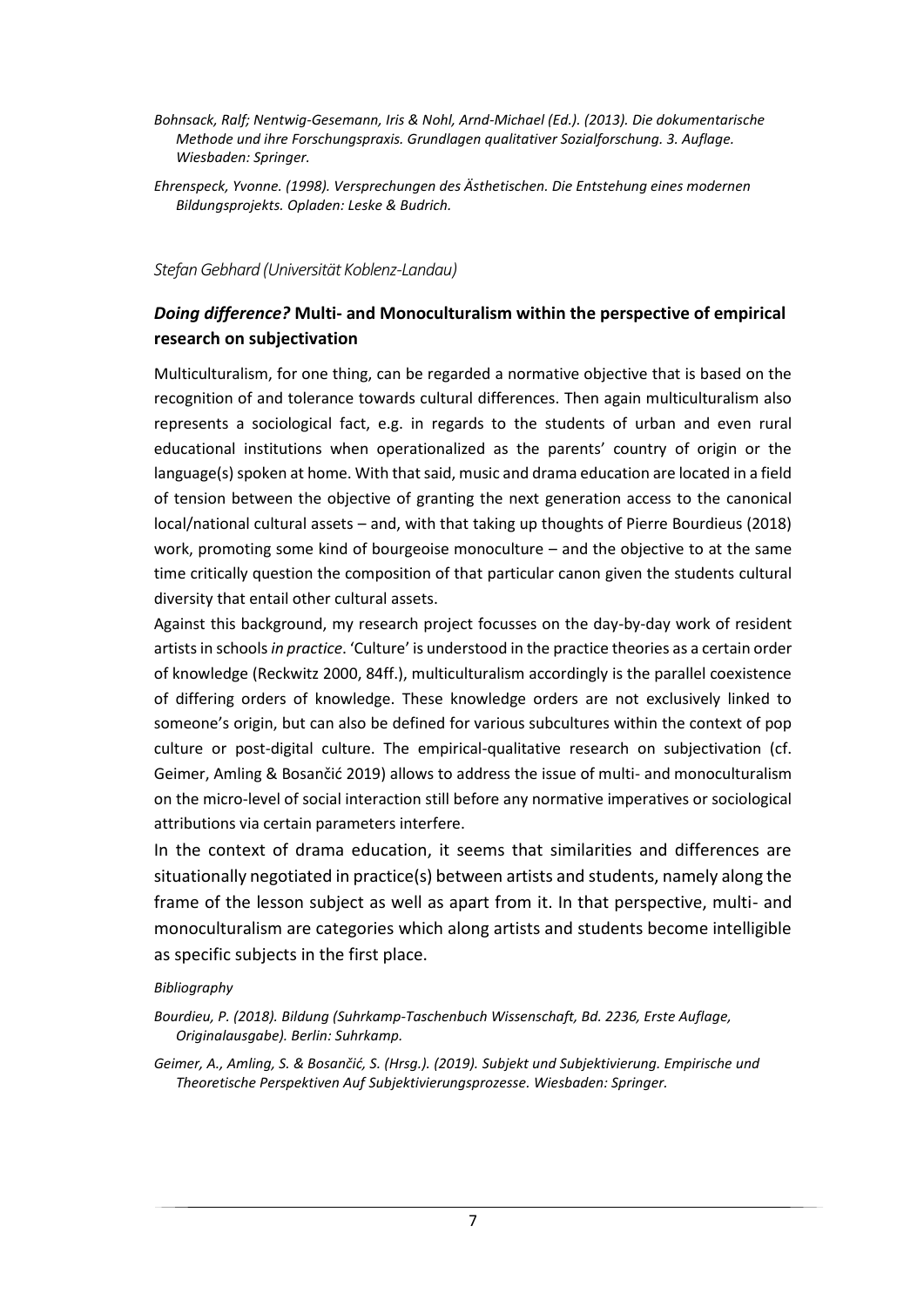*Reckwitz, A. (2000). Die Transformation der Kulturtheorien. Zur Entwicklung eines Theorieprogramms (1. Aufl.). Zugl.: Hamburg, Univ., Diss., 1999. Weilerswist: Velbrück Wissenschaft.*

#### *Linda Hendriks (Hanze university of Applied Sciences, Groningen)*

#### **Abstract**

In primary music education an important question is what school teachers can do to stimulate their students' creative potential in music. To answer this question, looking closely into the creative processes happening in teacher-student interaction in the naturalistic setting of music lessons is required.

A framework provided by Complex Dynamic Systems theory and Enaction theory was used in this study to explore the relation between offering autonomy support and children's divergent and convergent thought and action in verbal and musical interaction. For this study twenty-six music lessons were recorded in order to examine the extent to which thirteen teachers, working in the middle grades of seven Dutch primary schools, offered autonomy support to their students. Also the extent to which their students showed musical creativity was investigated. To examine the relation between teachers' autonomy support and emergence of childrens' musical creativity quantitative sequential analysis and thematic analysis was combined.

The results demonstrated that in this study predominantly low to medium autonomy support was offered in music lessons. Students showed mainly low to medium level divergent thought & action, based on imitation and rule-based play. For convergent thought & action the majority of children's musical activity consisted of playing concise and simple rhythmical patterns. The sequential analyses demonstrated that, compared to lower-level autonomy support, higher-level autonomy support based on a student centered approach, is more likely to lead to higher-level student divergent thought & action. For convergent thought & action lower-level autonomy support was more likely to lead to play of basic rhythmical pattern. The results provide an indication that the nature of the musical task and the way teachers interact with the task, have an impact on children's creative thought & action in music lessons.

## *Michel Hogenes (The Hague University of Applied Sciences / Codarts Rotterdam)*

## **Design-based learning to enhance inclusive education**

How can justice be done to the diversity that is increasingly visible in Dutch primary and secondary schools? After all, the context in which children and young people grow up and receive education has changed considerably compared to two decades ago. Not only do schools have more and more multicultural classrooms; pupils also have much more access to all kinds of music. Developments that make it – among others – necessary to take a critical look at our current music education.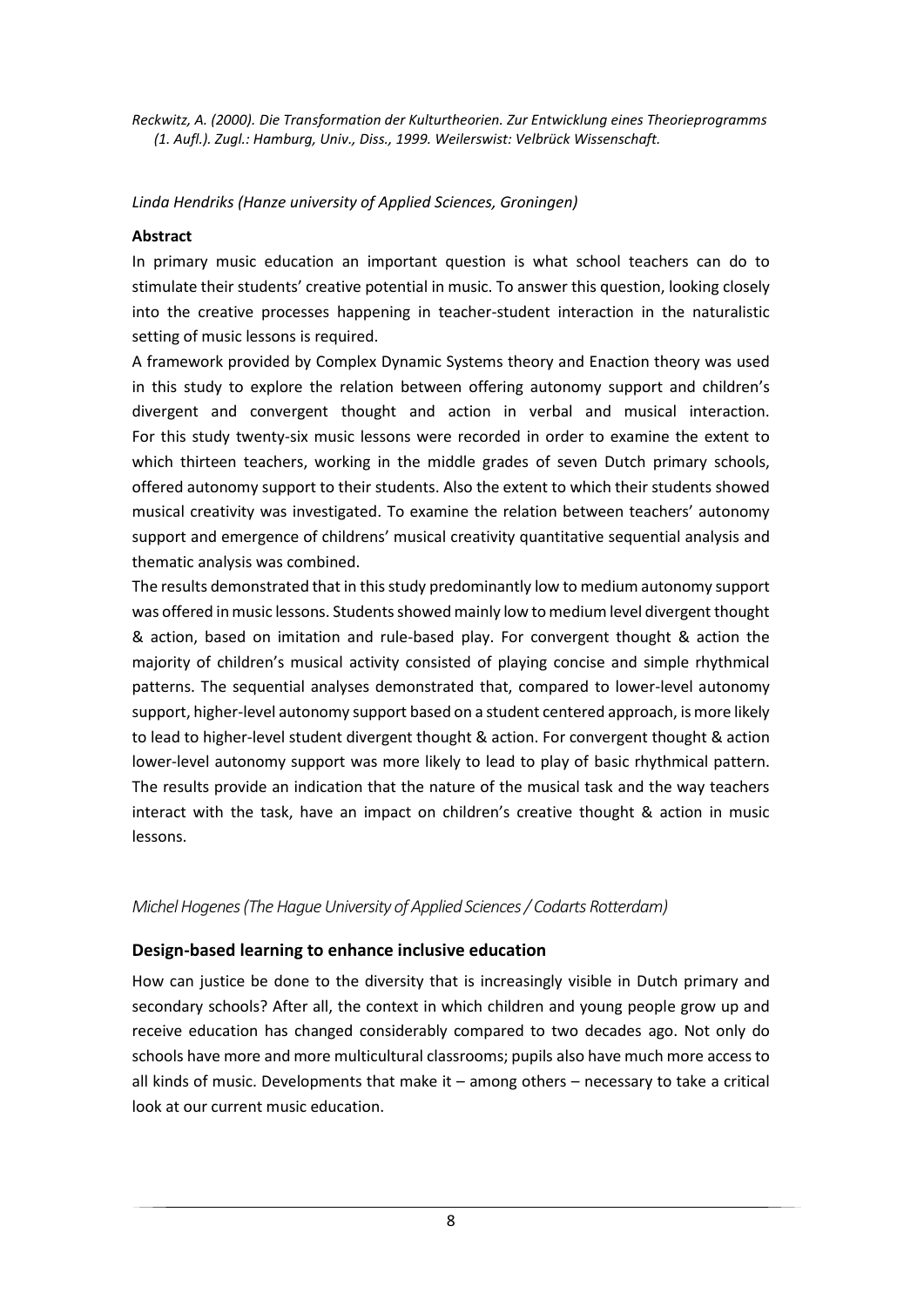This study focusses on design-based learning. Design-based learning confronts students with a problem that they are asked to solve. They explore the problem in order to gain as much insight as possible into its nature. They collect ideas about solutions, select the best ones, work out different concept designs and choose the one that seems best to them. The next step is to prototype the design, which students test and after which it can be modified or improved. The final design is presented to the class by the students.

Music composition can be seen as a form of design-based learning. Previous research showed that composition can be a meaningful design activity that should be included in music curricula. The same applies to designing (technology-based) instruments. If teachers have access to appropriate tools to motivate, stimulate and guide students, they are able to scaffold their pupils' abilities to gain insight into musical concepts and develop musical knowledge and skills while working on challenging activities. Activities in which pupils want to and can participate, that are always a step ahead of their development. Activities that offer opportunities to include all kinds of (world)music as well as openings to take into account the possibilities of differences between pupils. Activities that also offer pupils possibilities to discover and develop their musical talents.

#### *Gudrun Beckmann (Groningen)*

#### **A Pedagogy of imaginative dialogues (PIMDI)**

# **Or how to explore seemingly incompatible cultural and existential values in a playful way**

Six universities with master programs in arts education have joined forces in the Erasmus Plus project 'A pedagogy of Imaginative Dialogues'. During a period of three years, we will develop a new pedagogy based on Education in Arts. By drawing on the imaginative potential of arts, this pedagogy takes the tension between seemingly incompatible cultural and existential values as a productive and engaging starting point. The pedagogy is imaginative in the sense that it employs artistic forms and strategies, already available in different fields of the arts, to play out these tensions in a fruitful and non-violent manner.

By taking the (radical) differences between cultural values seriously we try to tackle the waning of a collective, shared system of values, which is, among other things, due to democratization. The simultaneous presence, in the public sphere, of widely divergent perspectives, has led to what could be coined as the paradox of democratization: stimulating diversity, democracy runs the risk of losing the common ground that allows for an interaction between perspectives. The pedagogy of imaginative dialogues aims at re-establishing such a common ground. It does so, not by immediately trying to overcome differences or to build a shared system of values, but by developing a shared insight into the process of valuing as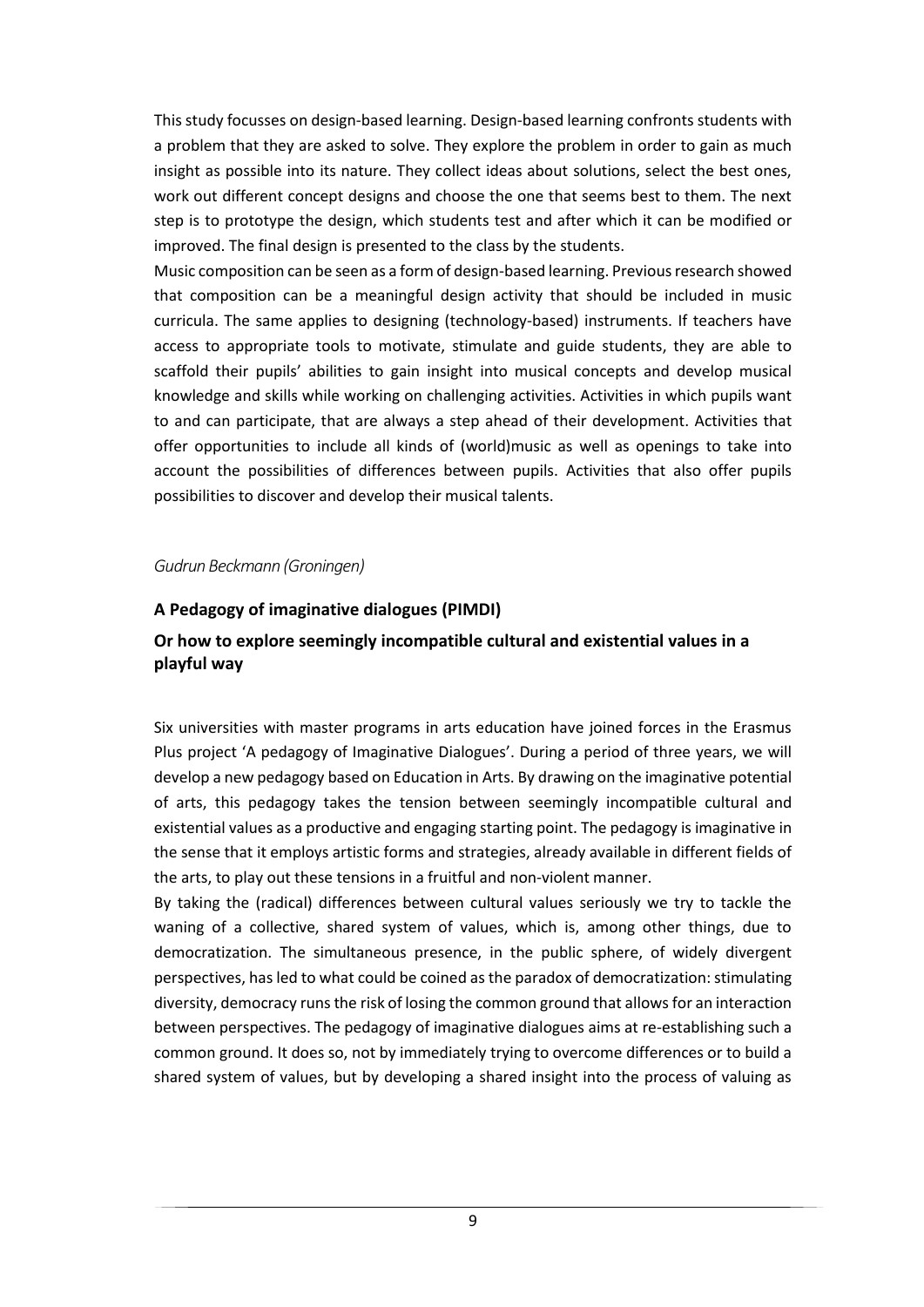such. To this end, we will try out a series of real-life educational interventions in an international context.

During the German-Dutch colloquium in Hannover we would like to share the first findings of these interventions. We will do so as researcher and practitioner. During the colloquium we will engage the audience in similar try-outs and as such take the next step in building a pedagogy of imaginative dialogues with the people present. The scientific and artistic papers will be written later on in the project.

*Evert Boele Bisschop (Groningen)*

# **Mono –> bi –> multi –> inter –> trans –> idio; On operationalizing concepts of culture in Dutch (music) education**

In the past five decades, the concept of culture has played an important role in Dutch (music) education. Operationalizations of the concept of culture in education – answering the question: how do we take 'culture' into account in our education and in our teaching practices? – initially based themselves on more essentialist, static and reifying concepts of culture, but through the decades shifted towards more constructivist, dynamic and processual concepts of culture.

In this presentation I will discuss the attempts to shape the concept of 'idiocultural music education' (e.g. Bisschop Boele 2015; Bisschop Boele & Van der Meer 2019) as the logical result of this shift, and as an attempt to formulate the concept of culture eventually from a Theory-of-Practice perspective (cf. Reckwitz 2017). In this presentation, I will first reflect more generally on the concept of culture, outlining four different levels on which the concept can be defined. I then will discuss the concept of idioculture, and will place that concept in a historical perspective by comparing it chronologically to monocultural, bicultural, multicultural, intercultural, and transcultural (music) education.

*Bisschop Boele, E. 2015. Towards idiocultural music education: An alternative vision for Dutch music education in the 21st century.' In Eger, N. & Klinge, A. (Eds.), Künstlerinnen und Künstler im Dazwischen: Forschungsansätze zur Vermittlung in der Kulturellen Bildung. Bochum: Projektverlag, pp. 85-94.*

*Bisschop Boele, E. & Van der Meer, K. 2019. Op weg naar idiocultureel muziekonderwijs: Een casestudy. Cultuur+Educatie 52, pp. 54-69.*

*Reckwitz, A. 2017. Die Gesellschaft der Singularitäten: Zur Strukturwandel der Moderne. Berlin: Suhrkamp.*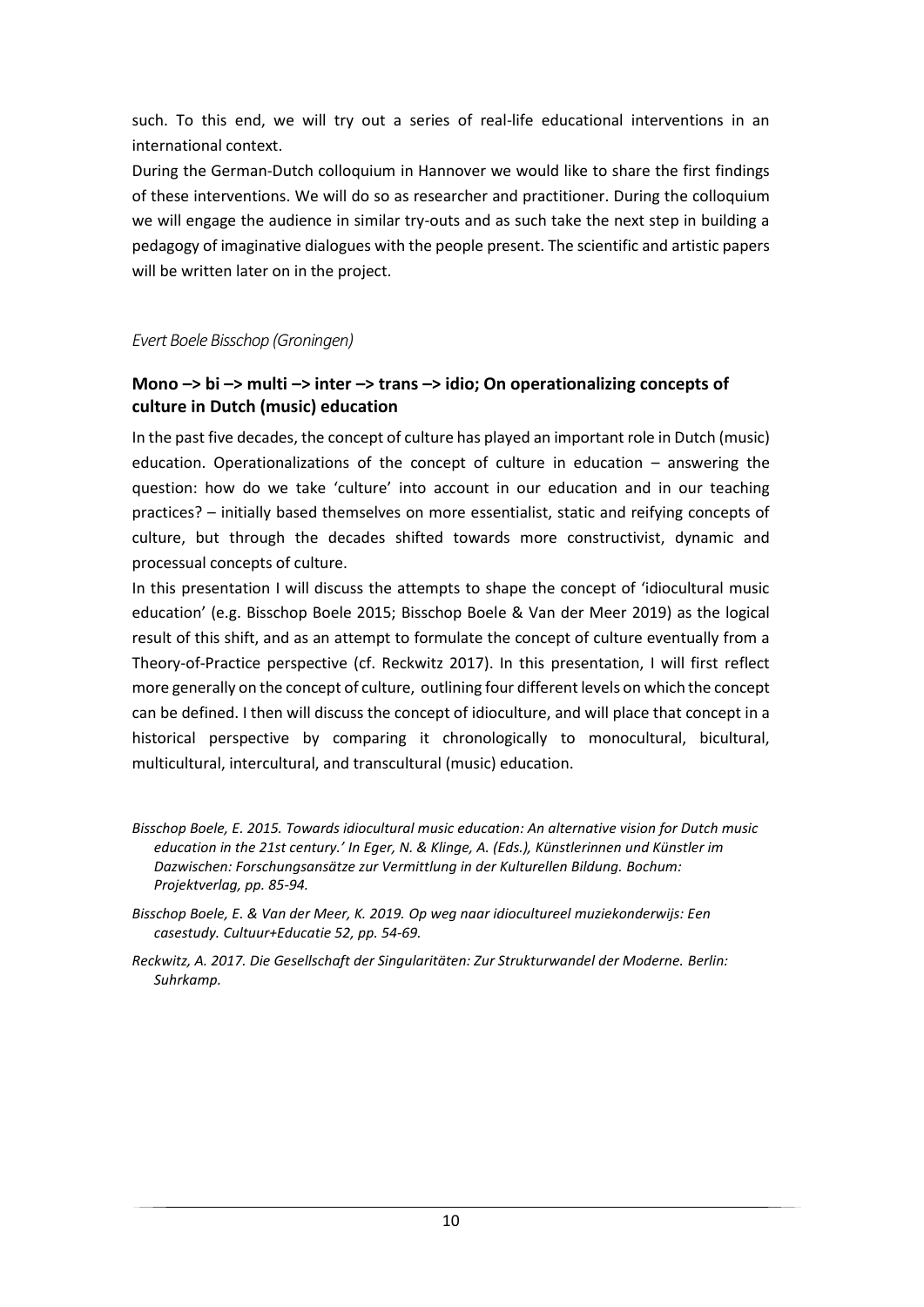## **Cultural capability revisited**

# **A new perspective on the process and substance of culture and arts-education in times of change**

In the past decades, the legitimization of cultural policy in Europe has weakened due to sociological deconstruction, diversification, neoliberal strands in government and populist rhetoric, in combination with societal changes such as digitalisation, globalisation, segregation and austerity. This has spawned wide and urgent calls for a new underpinning of cultural policy, for more encompassing views on the meaning and value of culture as well as for practical policy goals and outcome evaluation tools.

Clearly, a wider dissatisfaction with (or contention of) the deficit model of cultural policy is growing in strength and a new 'democratic' case for the meaning and value of culture, inclusiveness, new audiences, multiculturality, cultural capabilities and local ecosystems is emerging.

In the Netherlands similar strands of thought are being developed in the context of cultural education and –participation, known as "Cultureel Vermogen" (CV). The approach differs from both the 'cultural democracy / ecosystems-line' (e.g. Holden, Wilson, A.N.D.) and the inclusiveness / cultural rights approach (e.g. Kelly, Stevenson, Ahmed, Eu.C.) in that it draws upon a broader view of culture-as-process (e.g. Luhmann, Baecker, Laermans, Gielen, Maanen) from which a new framework for cultural policy is derived, bringing novel perspectives on *culture as process* to the table (Drion, LKCA).

Notably, CV offers a reflective tool that proposes four constituent elements of cultural capability (singular) in and of society. These in turn may serve as focus for dialogue in the ecosystem and the fostering of cultural capabilities (plural) for all citizens.

Cultureel Vermogen is currently subject to an extensive trial in the Netherlands and is reviewed at several conferences. In this paper the author opens the framework of CV for the wider research community and clarifies the concept in relation to the on-going debate on the interpretation of culture, cultural democracy, multiculturalism, cultural ecosystems and the role of arts-education.

#### *Valerie Krupp, Jacqueline Beisiegel, Johannes Hasselhorn, Hsin-Rui Lin, Reinhard Kopiez*

# **Why do children not participate? An investigation of children's decisions**

## **against musical activities**

Musical participation is influenced by many different factors. While many studies investigate factors supporting the development of musical engagement, we still know much less about specific barriers to participation, which can be situated on a social or an individual level. Sen's capability approach (Sen 2009) involves both dimensions, but furthermore includes individual ambitions with respect to participation and wellbeing. In our study, we explore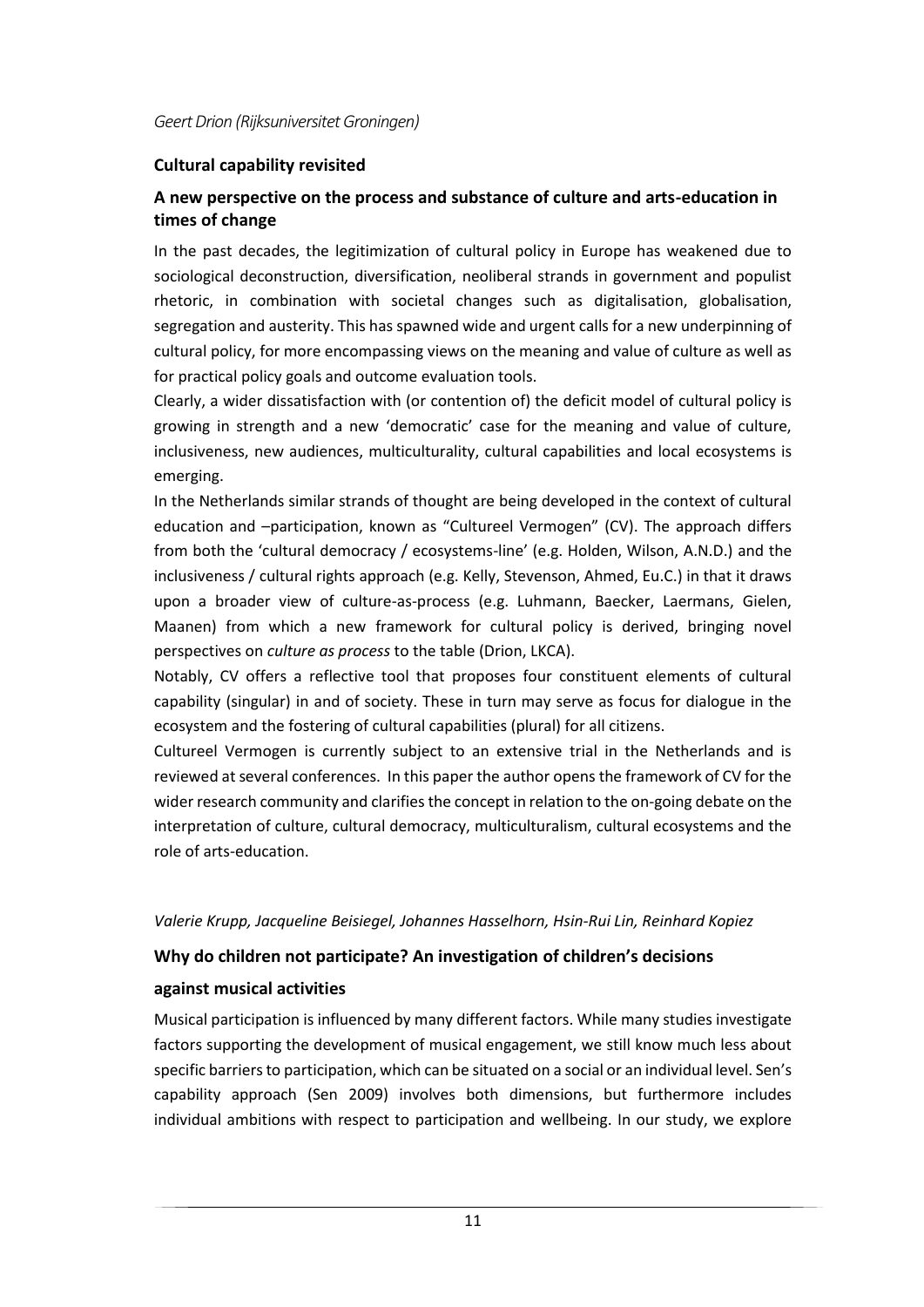barriers to participation regarding students' engagement in extracurricular music education activities (EMEA) from a capability perspective. Additionally, we examine whether participation in such activities has an impact on individual social behaviour of secondary school students (e.g. classroom climate; friendship networks). In a longitudinal study, we investigate the role of curricular and extracurricular activities at schools with respect to students' musical and personal development. About  $n \approx 1.350$  students from 22 German secondary schools (grades 5, 6 and 7) completed a questionnaire in Autumn 2019, 2020 and 2021. The questionnaire focuses on musical participation, personality and sociodemographic background, and asks for reasons for not participation in EMEA. Classroom climate and friendship networks within the classes are measured.

In our presentation, we focus on the overarching question af what are the barriers that keep children from participation in EMEA. To understand the children's decisions against EMEA, we will present their reasons for non-participation and investigate the influence of socioeconomic background, characteristics of EMEA and type of school. Furthermore, we examine relationships between participation, friendship networks and wellbeing. We hypothesize that participation in EMEA isinterrelated with friendship networks and classroom climate. For our analyses, descriptive and multivariate approaches will be used.

Results show that children not participating in EMEA are less satisfied with their musical opportunities. Non-participation can often be explained by a lack of interest, but also by the fact that many students don't find appropriate EMEA in their schools. Additionally, being musically active had never occurred to many of the students, which leads to the formation of adaptive preferences (Khader 2012).

Results indicate that – despite the efforts of fostering musical education – social justice is still not realized in our public schools. To "promote everyone's opportunity for cultural experiences, cultural education and to develop their creative capabilities" (UNESCO 2012, 7), public school systems still have to undergo massive transformations.

*Mecheril, Paul; Thomas-Olalde, Oscar; Melter, Claus; Arens, Susanne & Romaner, Elisabeth (2016). Migrationsforschung als (Herrschafts-)Kritik. In: Geier, Thomas & Zaborowski, Katrin U. (Ed.). Migration: Auflösungen und Grenzziehungen. Studien zur Schul- und Bildungsforschung. Wiesbaden: Springer. P. 17-41.*

*Morrin, Serafina (in print). Play Practices of the Imagination – Reconstruction of a Magic Trick. In: Martens, Matthias; Asbrand, Barbara; Buchborn, Thade & Menthe, Jürgen (Ed.). Dokumentarische Unterrichtsforschung in den Fachdidaktiken. Wiesbaden: Springer.*

*Pinkert, Ute (Ed.). (2008). Körper im Spiel. Wege zur Erforschung theaterpädagogischer Praxen. Berlin: Schibri-Verlag.*